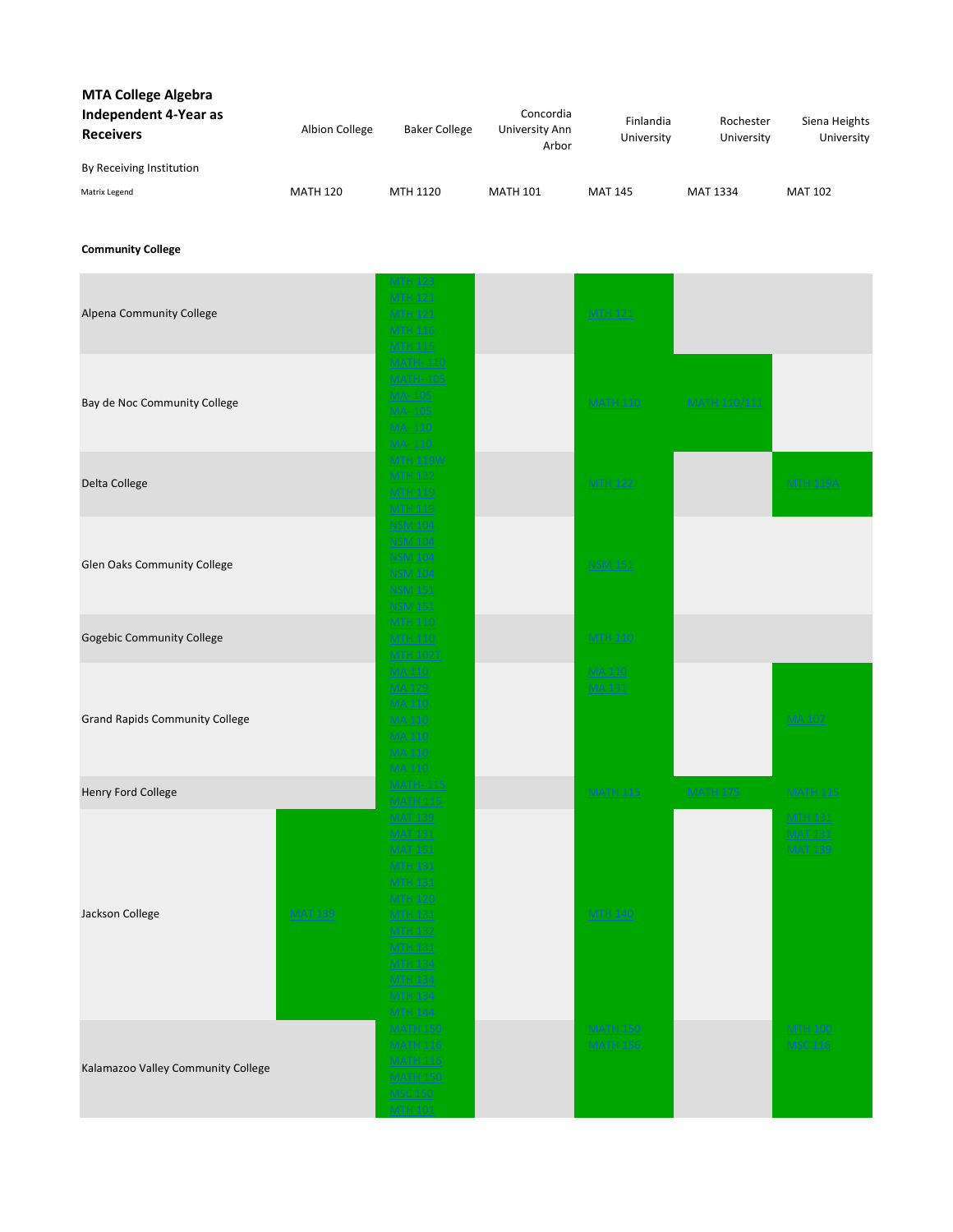| <b>MTA College Algebra</b><br><b>Independent 4-Year as</b><br><b>Receivers</b> | Albion College  | <b>Baker College</b>                                                                                                                                 | Concordia<br>University Ann<br>Arbor | Finlandia<br>University            | Rochester<br>University                                                              | Siena Heights<br>University        |
|--------------------------------------------------------------------------------|-----------------|------------------------------------------------------------------------------------------------------------------------------------------------------|--------------------------------------|------------------------------------|--------------------------------------------------------------------------------------|------------------------------------|
| By Receiving Institution                                                       |                 |                                                                                                                                                      |                                      |                                    |                                                                                      |                                    |
| Matrix Legend                                                                  | <b>MATH 120</b> | MTH 1120                                                                                                                                             | <b>MATH 101</b>                      | <b>MAT 145</b>                     | MAT 1334                                                                             | <b>MAT 102</b>                     |
| Kellogg Community College                                                      | <b>MATH 125</b> | <b>MATH 118</b><br><b>MATH 119</b><br><b>MATH 124</b><br><b>MATH 121</b><br><b>MATH 121</b><br><b>MATH 121</b><br><b>MATH 121</b><br><b>MATH 121</b> |                                      | <b>MATH 124</b>                    |                                                                                      | <b>MATH 125</b>                    |
| Kirtland Community College                                                     |                 | <b>MTH 12000</b><br><b>MTH 13000</b>                                                                                                                 |                                      | <b>MTH 13000</b>                   |                                                                                      |                                    |
| Lake Michigan College                                                          |                 | <b>MATH 109</b>                                                                                                                                      |                                      | <b>MATH 128</b>                    | <b>MATH 128</b>                                                                      | <b>MATH 128</b>                    |
| <b>Lansing Community College</b>                                               |                 | <b>MATH 120</b><br><b>MATH 120</b><br><b>MATH 120</b><br><b>MATH 130</b><br><b>MATH 130</b>                                                          |                                      | <b>MATH 120</b><br><b>MATH 121</b> | <b>MATH 126</b>                                                                      | <b>MATH 120</b>                    |
|                                                                                |                 | <b>MATH 121</b><br><b>MATH 121</b>                                                                                                                   |                                      |                                    |                                                                                      |                                    |
|                                                                                |                 | <b>MATH 1415</b><br><b>MATH-1410</b><br><b>MATH-1000</b><br><b>MATH-1450</b>                                                                         |                                      |                                    | <b>MATH 1450</b><br><b>MATH 1460</b><br><b>MATH 1465</b><br><b>MATH</b><br>1410/1430 | <b>MTH 100</b><br><b>MATH 1000</b> |
| <b>Macomb Community College</b>                                                |                 | <b>MATH-1450</b><br><b>MATH-1450</b><br><b>MATH-1420</b><br><b>MTH 142</b><br><u>TMT 117</u>                                                         |                                      | <b>MATH 1410</b>                   | <b>MATH</b><br>1420/1430                                                             |                                    |
| Mid Michigan College                                                           |                 | <b>MAT 107</b>                                                                                                                                       |                                      | <b>MAT 124</b>                     |                                                                                      |                                    |
| Monroe County Community College                                                |                 | <b>MATH 151</b><br><b>MATH 151</b><br><b>MATH 151</b><br><b>MATH 157</b>                                                                             |                                      | <b>MATH 157</b>                    | <b>MATH 164</b><br><b>MATH 157/159</b>                                               | <b>MATH 151</b>                    |
| Montcalm Community College                                                     |                 | <b>MATH 104</b><br><b>MATH 104</b>                                                                                                                   |                                      | <b>MATH 180</b><br><b>MATH 159</b> |                                                                                      |                                    |
| Mott Community College                                                         |                 | <b>MATH-130</b><br><b>MATH-130</b><br><b>MATT 120</b><br><b>MATT 121</b><br><b>MATT 121</b><br><b>MATH 161</b><br><b>MATH 161</b><br><b>PHSM 121</b> |                                      | <b>MATH 161</b>                    | <b>MATH 145</b>                                                                      |                                    |
| Muskegon Community College                                                     |                 | <b>MATH 100A</b><br><b>MATH 050</b><br><b>MATH 050</b><br><b>MATH 050</b><br><b>MATH 111</b><br><b>MATH 111</b>                                      |                                      | <b>MATH 109</b>                    | <b>MATH 111</b>                                                                      |                                    |